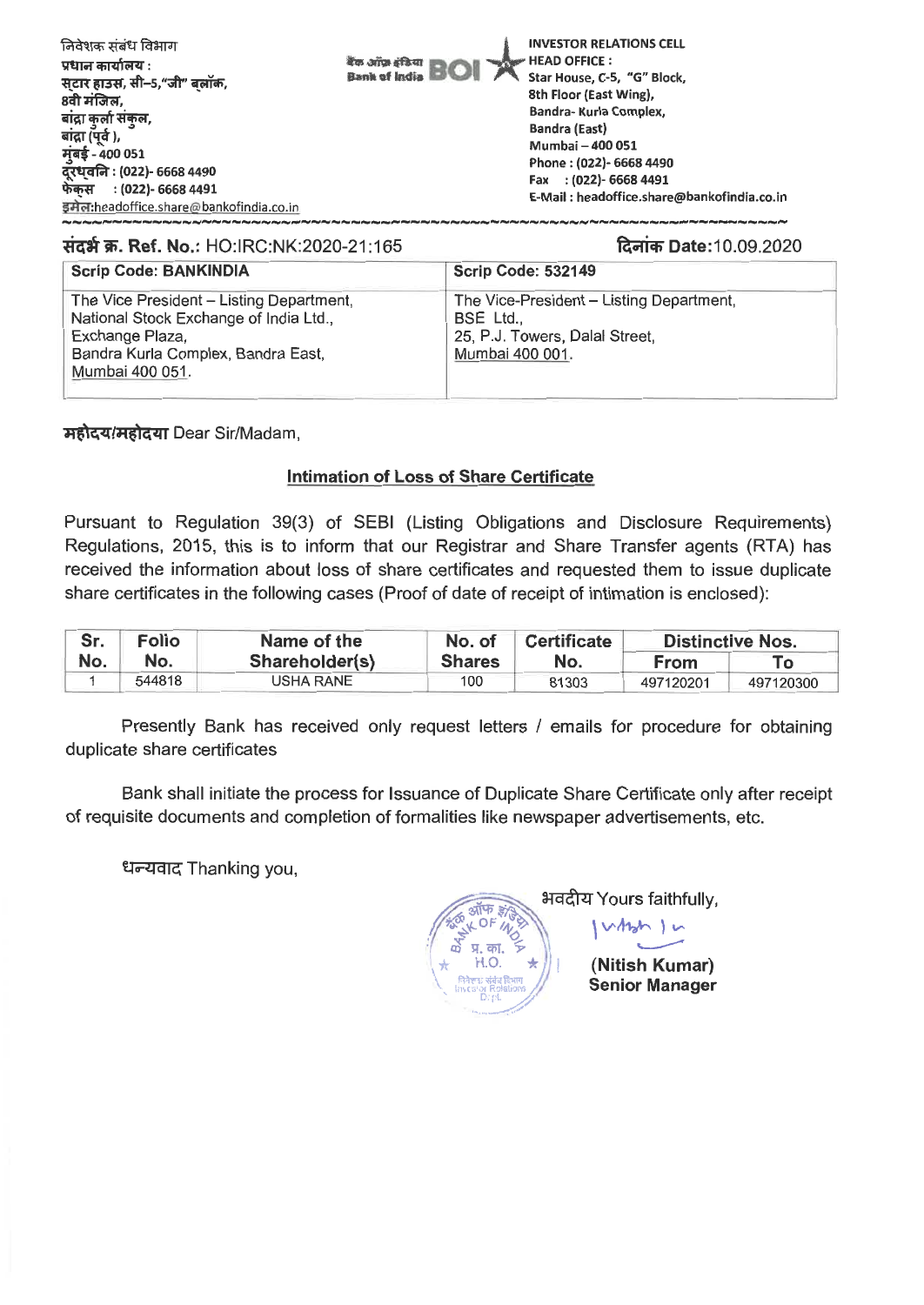## [External]Duplicate Share Intimations Received On : 20200909

**X** DELETE **4.** REPLY 4E• REPLY ALL FORWARD •••



bssduplicate@bigshareonline.com Wed 09/09/2020 15:18

Mark as unread

 $\leftarrow$ 

- To: Rajeev Bhatia; Investor Relations Department;
- Cc: vijay@bigshareonline.com; jibu@bigshareonline.com; bhagwan©bigshareonline.com; Bsscall©Bigshareonline.Com;

**1** 1 attachment

516365.pdf

Caution: This email originated from a source outside Bank of India.

Dear Sir/Ma'am,

Please be informed that in terms of the provisions of the SEBI (LODR) Regulations, 2015, the Company is required to submit information regarding loss of share certificates and issue of duplicate certificates, to the stock exchange within two days of its getting information. Further, the said intimation has to be filed only through the mode of NEAPS filing for NSE and on listing.bseindia.com for BSE and not via hard copy submission.

Accordingly, we are sharing herewith the receipt of the following request for loss of share certificate of the Company by shareholders, to enable you to comply with the said regulatory requirement within the timelines prescribed.

| prescribed.            |       |                                                                |           |        |     |           |  |
|------------------------|-------|----------------------------------------------------------------|-----------|--------|-----|-----------|--|
| Client Name            |       | Cert. No   Dist. No From   Dist. NO. To   Folio No.   Quantity |           |        |     | Name      |  |
| BANK OF INDIA - EQUITY | 81303 | 497120201                                                      | 497120300 | 544818 | 100 | USHA RANE |  |

Should you have any queries in respect of the aforesaid instruction kindly revert back.

Regards,

Bigshare Services Pvt. Ltd.

Alert:External Mail! Exercise caution while opening URL/attachment.

 $\langle$  .

 $\blacktriangleright$